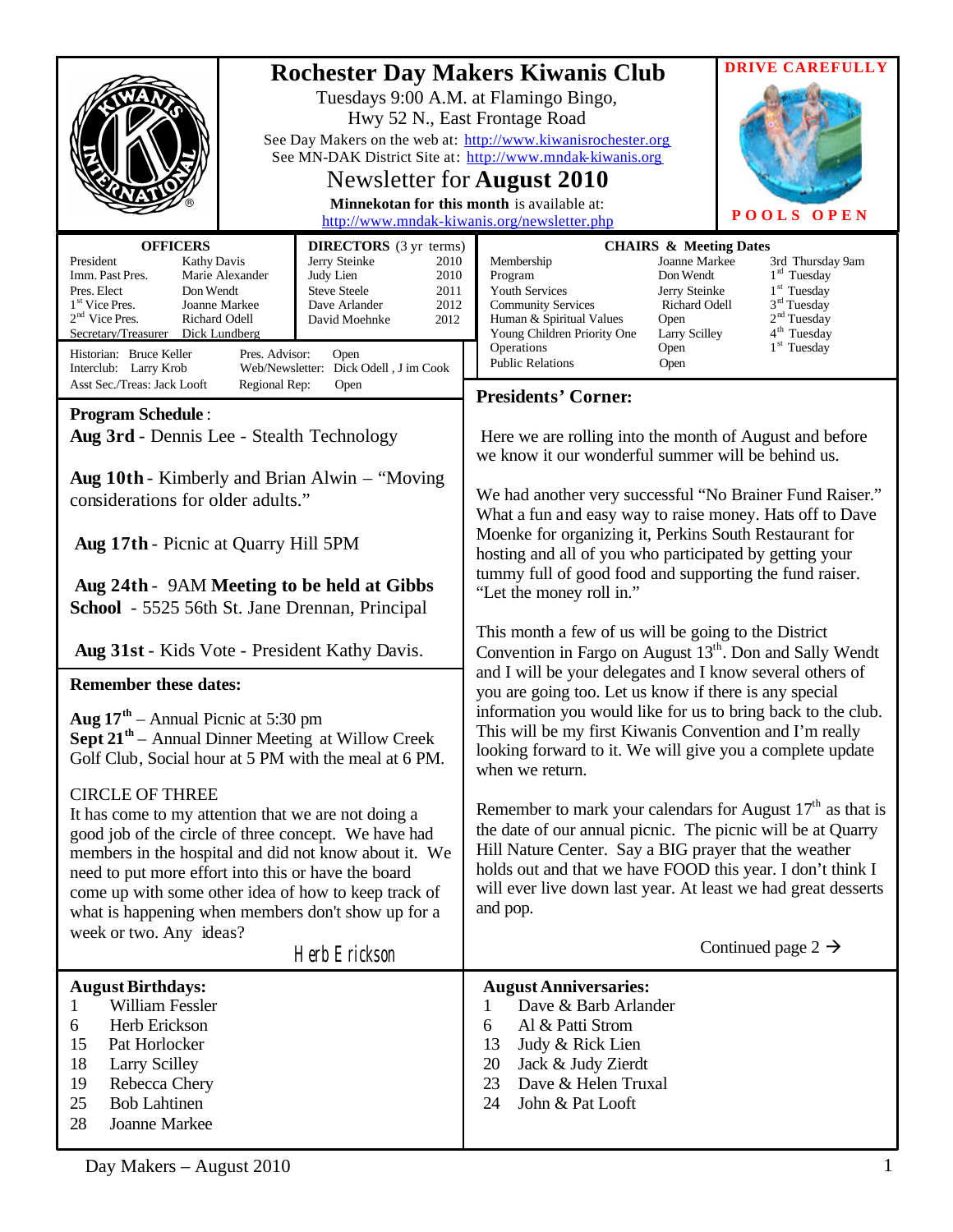| <b>Secretary/Treasurer's Report - July'10</b>                                                                                                                                                                                                                                                                                       | President's Corner (continued):                                                                                                                                                                                                                                                                                                                                                                                                           |
|-------------------------------------------------------------------------------------------------------------------------------------------------------------------------------------------------------------------------------------------------------------------------------------------------------------------------------------|-------------------------------------------------------------------------------------------------------------------------------------------------------------------------------------------------------------------------------------------------------------------------------------------------------------------------------------------------------------------------------------------------------------------------------------------|
| <b>Bank Balance 6/30/10:</b><br>\$12,448.22<br><b>Administrative Account:</b><br>9,851.92<br>\$<br>2,156.26<br>Service Account:<br>\$<br>Hockey/YCPO:<br>\$<br>81.94<br>\$<br>233.10<br><b>Bike Repair:</b><br>125.00<br>Key Club<br>Day Makers on leave: Judy Lien, Frank Nichols<br>June Service Hour Statistics: 887 hours by 53 | Enjoy your last month of summer and be all geared up to<br>hit the ground running in September. I will be bringing to<br>you information on a project that I feel would be a good fit<br>for Kiwanis. The project is called "Kids Voting Minnesota<br>/ Rochester." Maybe some of you are familiar with the<br>project and if you are not, that is OK, because I have lots of<br>information to share with you.<br>Take Care, Kathy Davis |
| members, 62% Participation.                                                                                                                                                                                                                                                                                                         | <b>New Member:</b><br><b>Rick Johnson</b>                                                                                                                                                                                                                                                                                                                                                                                                 |
| June 8, 2010 Board Meeting Highlights:<br>Our club needs a member to represent us on the city wide<br>Christmas Anonymous project.                                                                                                                                                                                                  | Rick was born and raised in Minneapolis and attended<br>elementary through high school there. He attended the<br>University of Minnesota and finished with a BS in<br>Physics.                                                                                                                                                                                                                                                            |
| Installation of Officers/Annual Banquet date has<br>changed. It is now scheduled for September $21st$ at the<br>Willow Creek Golf Club. There will be a silent auction.                                                                                                                                                             | He then went to work for Graybar Electric Co after<br>graduation working in sales and management for 38 1/2<br>years; retiring February of this year.                                                                                                                                                                                                                                                                                     |
| In light of our happy buck fund balance, the board<br>revised the budget for the three remaining annual events<br>this Kiwanis year (Birthday Party, Picnic, and Banquet)<br>from $$1,150$ to $$742$ . This will result in lower subsidies<br>for those attending these events.                                                     | My wife Sue and I have two sons, Ryan the oldest is a<br>television news producer in Wichita, KS., and Kent<br>finished school at St Cloud last year and is looking forward<br>to an upturn in the economy while working at Menards. I<br>list my hobbies as coin collecting, genealogy, and enjoy<br>reading.                                                                                                                            |
| The board approved the membership application from<br>Rick Johnson.<br>Perkins South will allow our club to display Kiwanis<br>information and provide handouts during our fundraisers<br>there. The board discussed the possibilities.                                                                                             |                                                                                                                                                                                                                                                                                                                                                                                                                                           |
| The secretary has received proposed bylaw changes that<br>will be voted on at the district convention. Copies will<br>be provided to our delegates.                                                                                                                                                                                 |                                                                                                                                                                                                                                                                                                                                                                                                                                           |
| <b>COMMITTEE REPORTS</b>                                                                                                                                                                                                                                                                                                            |                                                                                                                                                                                                                                                                                                                                                                                                                                           |
| <b>Membership-</b> Two new members needed by September<br>$30^{\text{th}}$ .                                                                                                                                                                                                                                                        |                                                                                                                                                                                                                                                                                                                                                                                                                                           |
| (Continued on page $3\rightarrow$ )                                                                                                                                                                                                                                                                                                 |                                                                                                                                                                                                                                                                                                                                                                                                                                           |
| <b>Kiwanis Mission Statement:</b>                                                                                                                                                                                                                                                                                                   |                                                                                                                                                                                                                                                                                                                                                                                                                                           |
| Kiwanis is a global organization of volunteers<br>dedicated to changing the world one child and<br>one community at a time.                                                                                                                                                                                                         | Welcome to Day Makers, Rick.<br>Holly F and Larry S                                                                                                                                                                                                                                                                                                                                                                                       |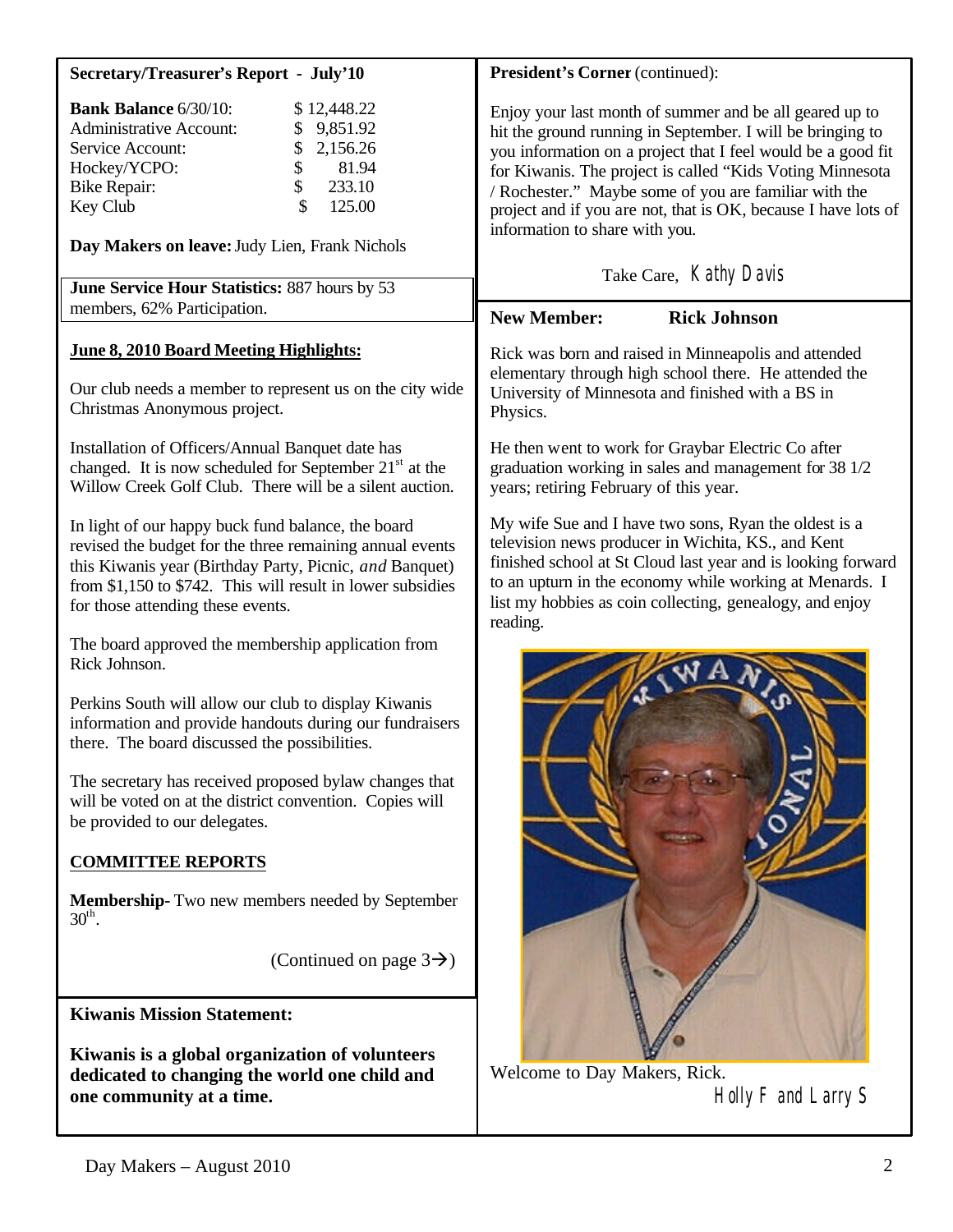### **Secretary/Treasurer's Report** (Cont.from page 2)

**Program-** Programs are scheduled and we are in good shape.

**Public Relations-** Lyle Solem has some public relations material. The five Rochester clubs are looking at doing public service announcements.

**YCPO-** The parent/child fair at Rochester Fest was a success.

Richard Lundberg, Secretary/Treasurer

## NO BRAINER FUNDRAISER:

We're going keep the program going by having another "No Brainer" day, **THURSDAY August 26th**, set aside as Kiwanis Day Makers day. Come one - come all. Eat early – eat often.



#### **Summer Time: Take A Child to the Zoo or Outdoors**



Two granddaughters spot two fawns in the back yard. "Grandpa, come quickly….baby deer!"

# **HAPPY BUCKS:**

For a long time now, I've been thinking we should have a happy bucks column and with that in mind I will report on one of the last trips Jerine and I just finished.

Jerine and I went to New York City on a bus tour with Glenn's. It was a blast. We spent 3 full days (8AM to 11PM) in Manhattan. We saw all the sights plus 2 Broadway shows, South Pacific at the Lincoln Center and Lion King at some other Broadway theater. They were both super.

I lived out in that country for 2 years in another life and nothing has changed, it's still a giant automated ant hill. \*\*\*\*\*\*\*\*\*\*\*\*\*\*\*\*\*\*\*\*\*\*\*\*\*\*\*\*\*\*\*\*\*\*\*\*\*\*\*\*\*\*\*\*

MANTORVILLE AND HUBBEL HOUSE OUTING

Remember the date, August 27th. Dinner at 5PM, order off the early menu. Doors at the theatre open at 7PM, show starts at 7:30PM. We need to be there at 7 because there is no reserved seating. This is our 7th annual melodrama, boo, hiss, cheer, sigh!!!!!

Herb Erickson

## **PS:**

Reuben Tschritter is alive and well and living in West Fargo, ND according to Chuck Jacobson who talked with him yesterday.

Bob Nowicki

## $Day \text{Makers} - August \space 2010$  3